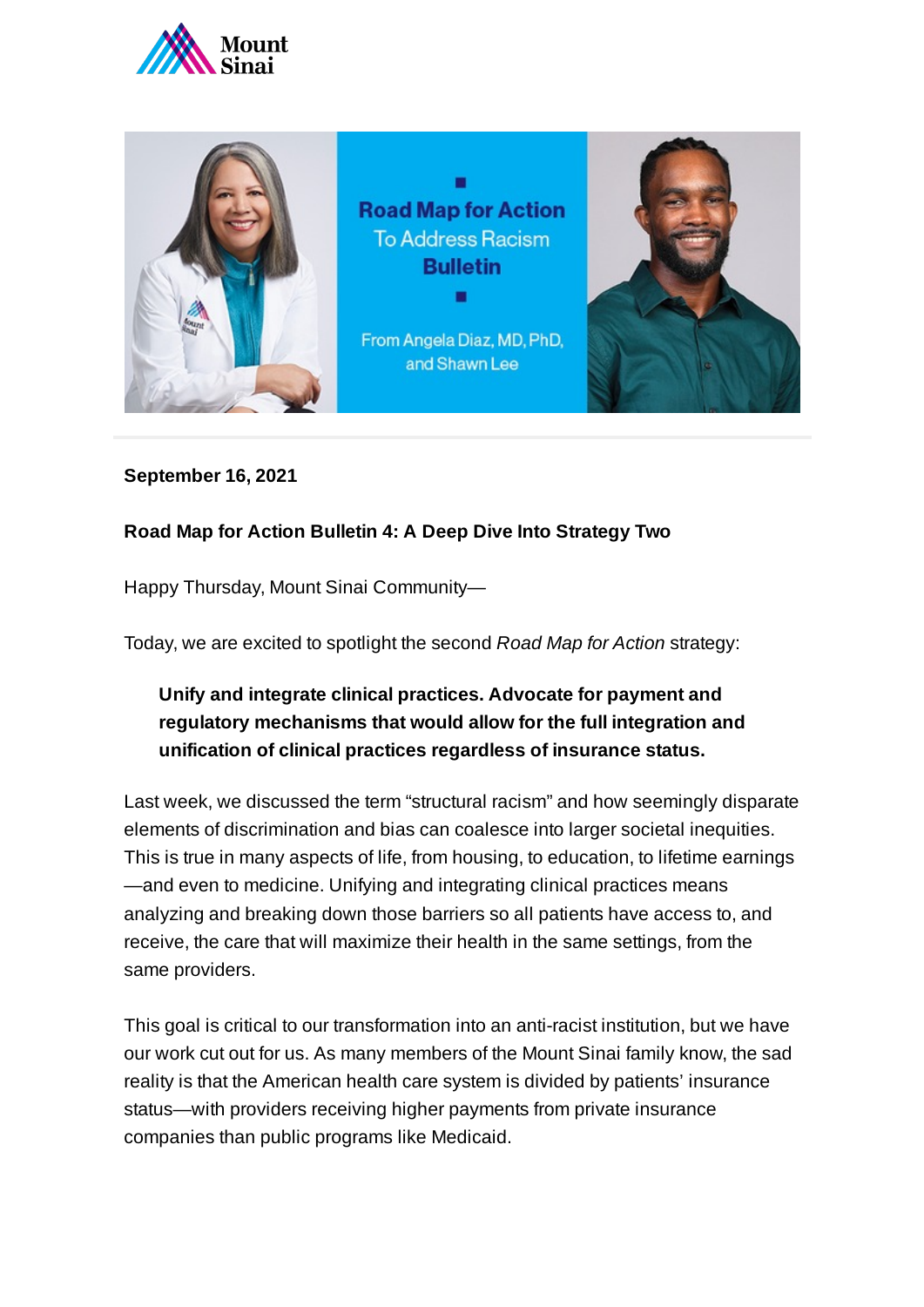What we might not always think about, however, is the fact that insurance is closely linked to economic status, which itself is connected to race and ethnicity, precisely because of structural racism. We cannot accept this reality. We must recognize it, name it, call it out as wrong, and do everything in our power to fix it. **Jeremy Boal, MD, Executive Vice President and Chief Clinical Officer of the Mount Sinai Health System and President of Mount Sinai Beth Israel and Downtown,** has experience in this**.**



In the early 1990s when Jeremy was an internal medicine resident at Mount Sinai, he was struck by how difficult it was for some of his patients in East and Central Harlem to access care. These patients weren't receiving the follow-up care they needed, and Jeremy still remembers how powerless he felt, despite his years of training, to make a meaningful difference in their lives.

"I went to medical school, I did all of this work, and here my patients were in need," he recalled thinking more than two decades ago, "and I was failing them."

In response, Jeremy and colleagues started doing home visits for patients who had missed follow-up appointments. It was a crash course in structural racism. Patients weren't missing appointments because they didn't care about their health, but because of larger societal issues—language barriers, unstable housing, poverty—all of which connect to race and ethnicity.

Out of that experience, Jeremy, along with David Muller, MD, co-founded the **Mount Sinai Visiting Doctors Program**, which brings compassionate care directly to patients' homes, regardless of their ability to pay. In the last 25 years, it has served thousands of New Yorkers.

This is the ideal of integrated care that Strategy Two is designed to achieve across the Health System: equal access to all care settings for everyone, regardless of insurance status or background, so they can receive the care that will maximize their health.

The work to unify and integrate care will be two-fold, Jeremy says: an "incredible sense of urgency" to change what we can internally at Mount Sinai, and a "determination to play the long game" and advocate for changes to the way health care is paid for, structured, and regulated overall. Many of those external structures create limits on what we can achieve on our own.

Our efforts are already underway, with many of our ambulatory practices, cancer and cardiac services, and the organ transplant program already unified. And there is much more work to be done.